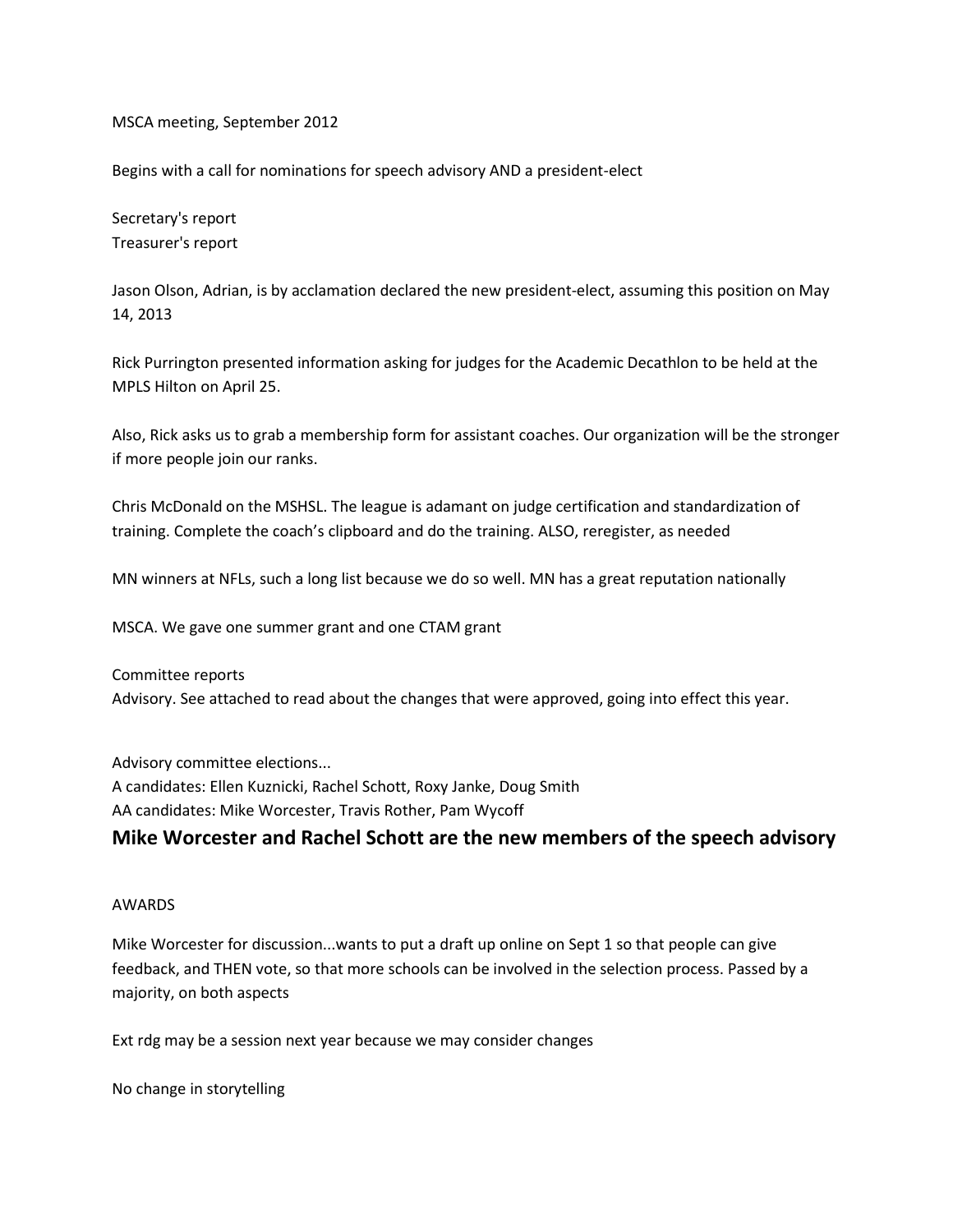Hall of Fame, Dec 14 deadline, put together nomination by then New coach mentorship...a number of coaches are new and would like mentors

Jody Saxton-West has a packet of info for judge training to help new coaches. She will put info out on the listserv. Please respond if interested in mentoring or if have info to add to judge training packet

Kathy Martin says we need to reach out to schools who may have new speech coaches. They may not even know our organization exists.

We should elect section reps for MSCA in even numbered years from even-numbered sections. Fill out Kathy's sheet if there is a change.

Maybe we can begin a tradition of a state speech banquet for Thursday night. All coaches and contestants would be invited

Bethany Piety, Jody and Annie from Little Falls volunteered to help Jill with exploring this idea

Team trophy. Ceil will make a proposal for the MSCA to offer state tournament team trophies for next year

## NEW business.

Cort Sylvester moves that we tell the MSHSL that we are insulted by the concussion requirement. ChricDonald seconds. Discussion says we do not need to antagonize the MSHSL. Also concussions can be a problem for our students, so it doesn't hurt us to know a little bit. Chris will let them know that some of the questions are STUPID. MOTION withdrawn.

Discussion about attribution limits in OO and info. No limit, tepid support, about 20 people 20 per cent, decision to get feedback before voting to send on to advisory

State judges proposal...look at, give feedback, maybe something we can be ready to vote on next year

Great speeches...session next year